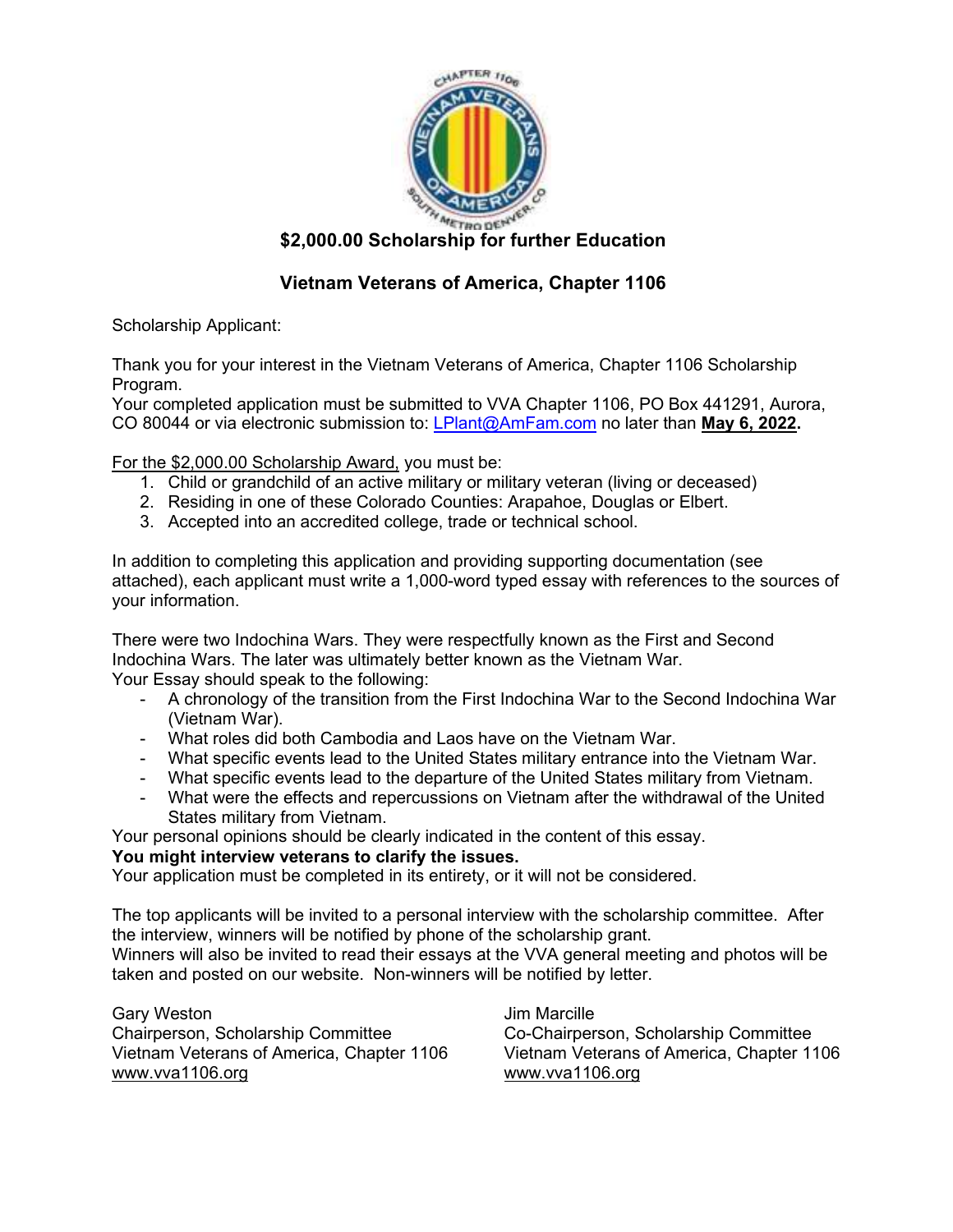**Page 2** 

**Scholarship Application for 2022 Vietnam Veterans of America, Chapter 1106** 

**Contact Information** 

| <b>Eligibility</b>              | Veteran Parent or Grandparent's Name:<br>Relationship to you: Parent Grandparent                                                                                                                                                                                           |  | <u> 1989 - Johann Stoff, deutscher Stoffen und der Stoffen und der Stoffen und der Stoffen und der Stoffen und der</u> |       |
|---------------------------------|----------------------------------------------------------------------------------------------------------------------------------------------------------------------------------------------------------------------------------------------------------------------------|--|------------------------------------------------------------------------------------------------------------------------|-------|
| <b>Your Educational Status:</b> |                                                                                                                                                                                                                                                                            |  |                                                                                                                        |       |
|                                 |                                                                                                                                                                                                                                                                            |  |                                                                                                                        |       |
|                                 | Name of College/University/ Technical School to which you have applied for admission, or been<br>accepted to or at which you are a full-time student:                                                                                                                      |  |                                                                                                                        |       |
|                                 | City: City: City: City: City: City: City: City: City: City: City: City: City: City: City: City: City: City: City: City: City: City: City: City: City: City: City: City: City: City: City: City: City: City: City: City: City:                                              |  |                                                                                                                        |       |
|                                 | <b>School Sponsored extra-curricular activities:</b><br>List the activity, a description of the activity, and the amount of time per week/month spent<br>participating in the activity. Include awards or accolades earned.                                                |  |                                                                                                                        |       |
|                                 | Extra-curricular activities (other than school related). example Boys/Girl Scouts, etc.<br>List the name of the activity, a description of the activity, and the amount of time per<br>week/month spent participating in the activity. Include awards or accolades earned. |  |                                                                                                                        |       |
|                                 | <b>Work Experience:</b>                                                                                                                                                                                                                                                    |  |                                                                                                                        |       |
| Employer                        | <b>Position/Responsibilities</b>                                                                                                                                                                                                                                           |  | Hours/Week                                                                                                             | Dates |
|                                 |                                                                                                                                                                                                                                                                            |  |                                                                                                                        |       |